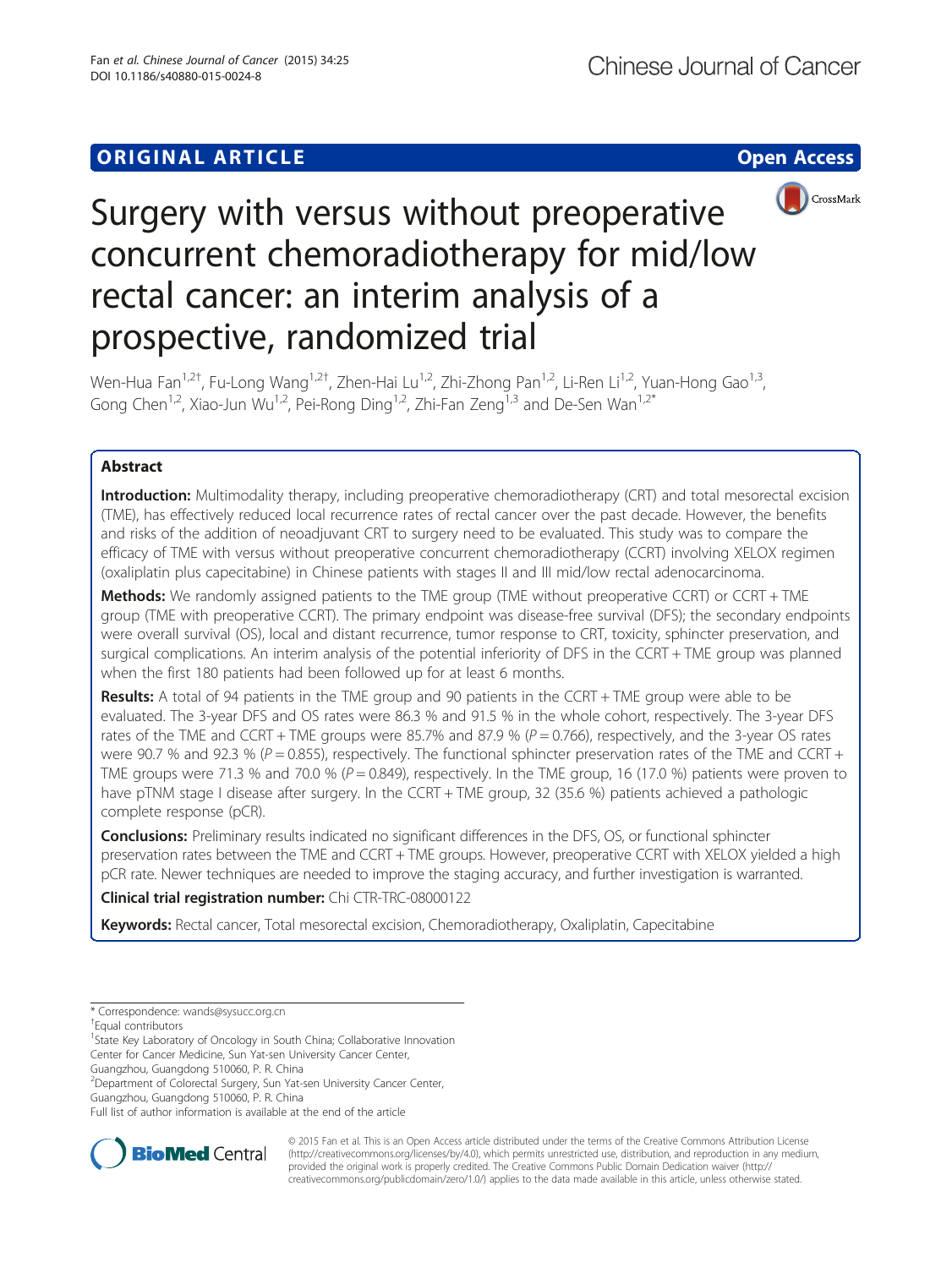# Background

In China, colorectal cancer is the fifth most common cancer in male and the third most common cancer in female [[1\]](#page-8-0). In 2014, 40,000 new cases of rectal cancer (23,380 male cases and 16,620 female cases) and 50,310 deaths were estimated in the United States [\[2\]](#page-8-0). Local recurrence and distant metastasis are major treatment failures of rectal cancer. In the last few decades, improvements in surgical techniques such as total mesorectal excision (TME) have reduced the local recurrence rates to <8 % [\[3](#page-8-0)–[5](#page-8-0)]. In Western countries, the addition of (neo) adjuvant therapy has led to improvements in post-TME local control [[6](#page-8-0)]. Based on current evidence, the gold standard for the treatment of stages II and III rectal cancer includes neoadjuvant chemoradiotherapy (CRT) before TME followed by postoperative chemotherapy [[7](#page-8-0), [8](#page-8-0)].

Although studies have confirmed that preoperative 5-fluorouracil (5-FU)-based CRT can reduce the local recurrence rate in colorectal cancer [\[6](#page-8-0), [9\]](#page-8-0), distant metastasis remains uncontrolled. The challenge is to integrate a new active agent to enhance the systemic control efficacy of neoadjuvant treatment. When combined with 5-FU, oxaliplatin has been shown to increase the tumor response in cases of metastatic colorectal cancer [[10](#page-8-0)] and to be a potent radiosensitizing agent in preclinical studies [\[11, 12](#page-8-0)]. Furthermore, a recent meta-analysis suggests that the addition of oxaliplatin might improve the pathologic complete response (pCR) rate and reduce the perioperative metastatic rate [\[13\]](#page-8-0).

However, the benefit of the addition of neoadjuvant CRT to surgery as compared with surgery without neoadjuvant CRT should be analyzed in terms of local control, toxicity, survival, and quality of life. The adverse effects of CRT, which include fecal incontinence, sexual, urinary, and bowel dysfunction, and secondary malignancy, can impair the quality of life of the patients and reduce life expectancy [\[14](#page-8-0)–[16\]](#page-8-0). Furthermore, unnecessary neoadjuvant treatment gives great financial burden for patients. On the other hand, TME is a difficult surgery, and well-performed surgery has been shown to be a major short- and long-term prognostic factor of rectal cancer. Increased body mass index (BMI) is associated with a higher likelihood of local recurrence in patients with rectal cancer [\[17, 18](#page-8-0)]. Chinese patients always have a lower BMI compared with European patients, indicating better survival in the former group. Recent evidence suggests that the overtreatment of patients with CRT leads to unnecessary exposure to radiation and acute and long-term toxicity of radiotherapy, and it remains unclear whether TME without neoadjuvant CRT is adequate in treating the vast majority of Chinese patients. Therefore, in the present study, we compared the efficacy of TME with versus without preoperative concurrent chemoradiotherapy (CCRT) with capecitabine plus oxaliplatin (XELOX) in Chinese patients with stage II and III mid/low rectal adenocarcinoma.

# Materials and methods Study design

The present study was designed as a prospective, randomized phase II trial. The primary endpoint was disease-free survival (DFS); the secondary endpoints were overall survival (OS), local and distant recurrence, tumor response to CRT, toxicity, sphincter preservation, and surgical complications. We hypothesized that the 3 year DFS rate of patients who underwent either CCRT followed by TME (the CCRT + TME group) or TME without CCRT (the TME group) would be 80 %; a sample size of 252 patients per group achieved 80 % power to detect a noninferiority margin difference of −10 % between the group proportions. The CCRT + TME group proportion was assumed to be 70 % under the null hypothesis of inferiority. The power was computed for a case in which the actual study arm proportion was 80 %. The test statistic used was the 1-sided  $z$  test (unpooled). The significance level of the test was set at 0.025. An interim analysis was designed when the first group of 180 patients had completed all therapies and was followed up for at least 6 months.

# Patient selection

The enrollment criteria were as follows: pathologically confirmed rectal adenocarcinoma within 10 cm from the anal verge, the presence of clinical T3–T4 or node-positive resectable tumor, no extension of the malignant disease to the anal canal, and no evidence of distant metastasis. Tumor stage was determined according to the 2002 American Joint Committee on Cancer (AJCC) staging system. The staging workup included colonofiberscopy, endorectal ultrasonography (ERUS), chest computed tomography (CT), abdominopelvic CT, and/or abdominopelvic magnetic resonance imaging (MRI). Rigid sigmoidoscopy was also performed to determine the actual distance of the tumor from the anal verge. Further inclusion criteria were a Karnofsky Performance Scale score ≥70 points, age between 18 and 70 years, and adequate bone marrow function (hemoglobin level ≥100 g/L, white blood cell count ≥3.5 ×  $10^9$ /L, absolute neutrophil count  $\geq 1.5 \times 10^9$ /L, platelet count  $\geq 100 \times$ 10<sup>9</sup>/L), renal function (creatinine  $\leq$ 1.5  $\times$  the upper limit of the normal range [ULN]), and hepatic function (aspartate aminotransferase/alanine aminotransferase [AST/ALT] ≤2.5 × ULN, alkaline phosphatase  $\leq 2.5 \times$  ULN).

The exclusion criteria included previously administered pelvic radiotherapy or chemotherapy, inflammatory bowel disease, malabsorption syndrome, a history of other cancers, cardiac arrhythmia, coronary heart disease, peripheral neuropathy, and psychiatric disorders or psychologic disabilities that might adversely affect treatment compliance.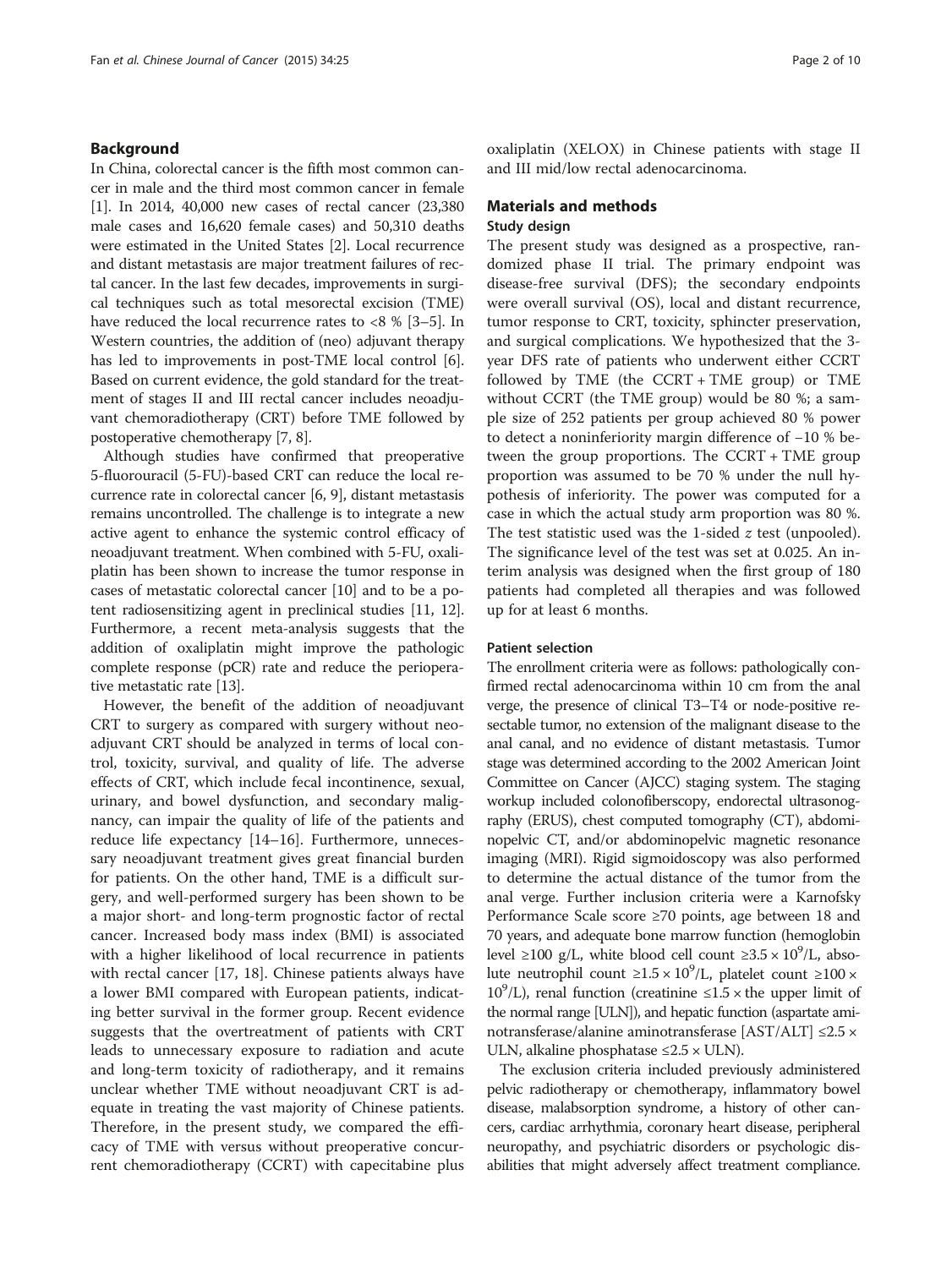Pregnant or lactating women and women of childbearing potential who lacked effective contraception were also excluded.

# **Ethics**

The Sun Yat-sen University Cancer Center Institutional Review Board on Medical Ethics approved this study, and we performed the study in accordance with the Declaration of Helsinki. All patients provided written informed consent.

# Randomization and treatment

Patients were randomly allocated (1:1) by a computergenerated scheme, and their identities were concealed in sequentially numbered, opaque, sealed envelopes; the patients were then divided into the TME and CCRT + TME groups.

# Radiotherapy

Three-dimensional (3D) conformal radiotherapy was planned with the Pinnacle 8 treatment planning system (Philips, Amsterdam, Netherlands) using a 3-field irradiation technique with 8-MV X-rays. The gross tumor volume (GTV) was defined as all known gross lesions, including abnormally enlarged regional lymph nodes. The clinical target volume (CTV) included primary rectal tumor lesions, the two end portions of the rectum, perirectal tissues, and anterior sacral, iliac, obturator, and true pelvic internal iliac lymph drainage areas. In patients with T4 lesions or bladder-invading tumors, the CTV also included the external iliac lymph drainage area. The planned target volume (PTV) was defined as the CTV or GTV with 8-mm margin extension. Before 2011, a total dose of 46 Gy was delivered to the CTV in 23 fractions of 2 Gy each without a boost dose. From 2011 onwards, an addition of a 4-Gy boost dose that involved 2 fractions of 2 Gy each to the GTV increased the total dose to 50 Gy.

## Chemotherapy

Patients in the CCRT + TME group received 2 cycles of a modified XELOX regimen (oxaliplatin at 100 mg/m<sup>2</sup> on Day 1 and capecitabine at  $1,000$  mg/m<sup>2</sup> twice daily on Days 1–14 with an interval of 7 days) before TME,4 cycles of standard XELOX regimen (oxaliplatin at  $130 \text{ mg/m}^2$  on Day 1 and capecitabine at  $1,000$  mg/m<sup>2</sup> twice daily on Days 1–14 with an interval of 7 days), and 2 cycles of capecitabine  $(1,000 \text{ mg/m}^2)$  twice daily on Days 1–14 with an interval of 7 days) after TME. In the TME group, patients with postoperative pathologic stages II–III disease were recommended to receive 6 cycles of standard XELOX regimen. All patients received standard antiemetic prophylaxis that consisted of 5-hydroxytryptamine receptor 3 (5-HT3R) antagonists and dexamethasone.

### Surgery

Patients underwent TME according to a standardized technique within 6–10 weeks after the completion of CRT. The surgeon made decisions regarding a covering stoma during the surgery. When the completeness of the TME was doubted, a frozen section of the mesorectal margin was subjected to intraoperative pathologic examination.

#### Histopathologic assessment of the response to CRT

All patients underwent a diagnostic tumor biopsy before treatment. Sections with 4-mm thickness were obtained from a representative formalin-fixed, paraffin-embedded tumor tissue block. Pathologic evaluation of surgically resected specimens included tumor–node–metastasis (TNM) categorization, stage grouping, numbers of examined and involved lymph nodes, and tumor differentiation. A pathologic complete response (pCR) was defined as the complete disappearance of tumor cells. Primary tumor regression was semiquantitatively determined by the amount of viable tumor vs. the amount of fibrosis, which ranged from no evidence of treatment effect to complete response (CR) with no viable tumor identified, according to the Dworak regression grading system, as follows [[19](#page-8-0)]: 0 (no regression), 1 (dominant tumor with fibrosis in 25 % of the tumor mass), 2 (dominant tumor with fibrosis in 26 %–50 % of the tumor mass), 3 (>50 % tumor regression), and 4 (complete regression).

#### Toxicity evaluation and intervention

The patient's medical history, clinical examination results, blood counts, and biochemistry results, including liver function, were monitored weekly. We used the National Cancer Institute Common Toxicity Criteria (NCI-CTC) version 3.0 to grade the toxicity. If an adverse effect > grade 2 (hematologic or gastrointestinal) was determined to be primarily chemotherapy-related, chemotherapy was discontinued until the toxicity resolved to grade 0–1. Capecitabine and oxaliplatin doses were adjusted for adverse events according to a previously described standard procedure [\[20](#page-8-0)]. If an adverse effect > grade 2 (hematologic or gastrointestinal) was determined to be primarily radiotherapy-related, radiotherapy was discontinued until the toxicity resolved to grade 0–1.

#### Follow-up

The follow-up protocol included evaluations every 3 months for the first 2 years after the completion of all treatments and every 6 months thereafter. Evaluations at each visit included complete blood count, liver function test, carcinoembryonic antigen (CEA) and cancer antigen 19–9 (CA19-9) measurements, and physical examination. Chest, abdominal, pelvic CT, pelvic endoscopic ultrasonography, and/or MRI were conducted every 6 months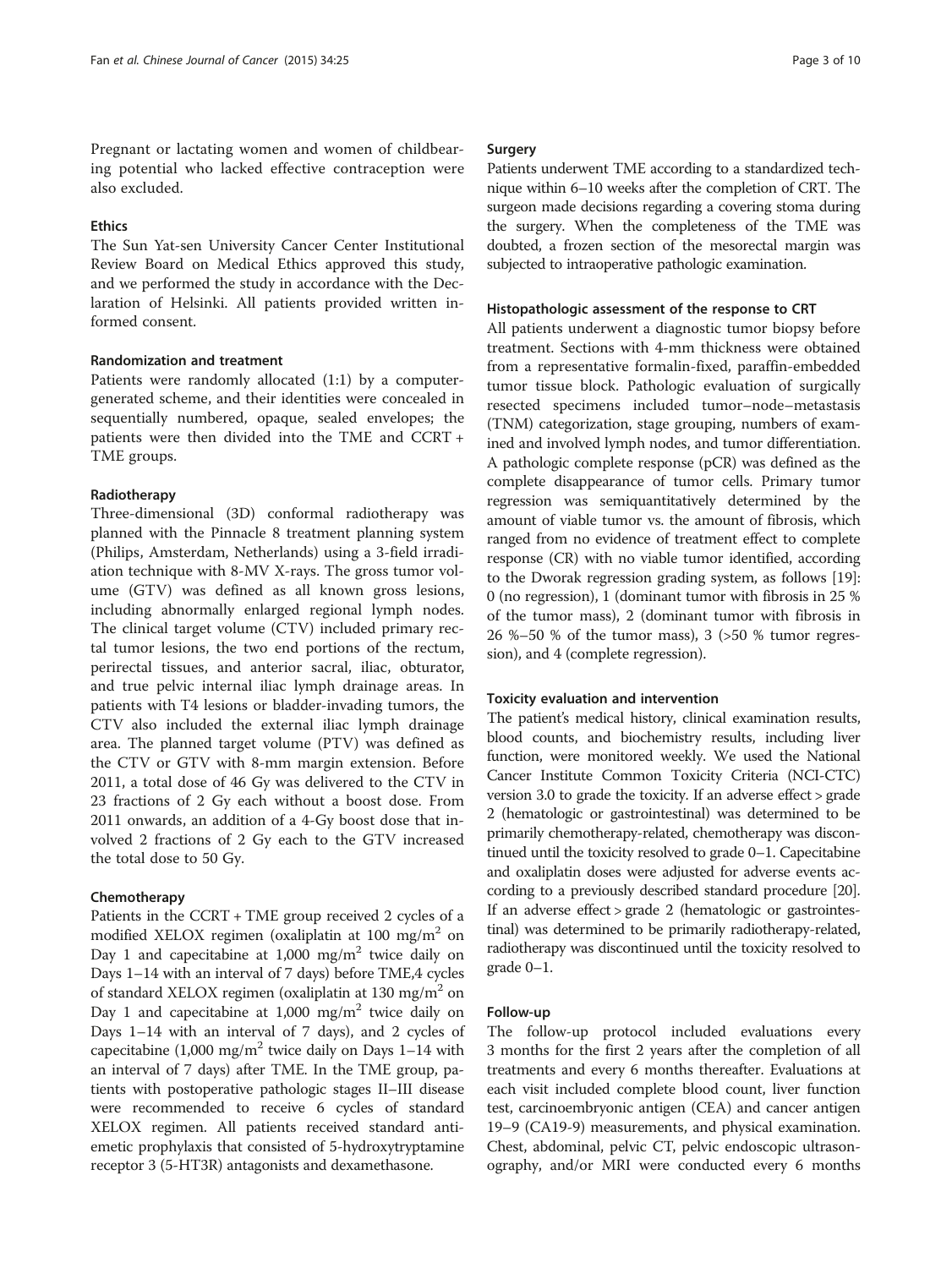<span id="page-3-0"></span>during follow-up. Every follow-up was recorded in our database. The cutoff date for this trial was April 15, 2014.

#### Statistical analyses

>Survival curves were constructed using the Kaplan–Meier method and compared using the log-rank test. The pretreatment characteristics were compared using the Pearson chi-square test and the independent sample  $t$ -test. A Cox regression model was used for the multivariate analysis. All P values were 2-tailed and were considered significant when <0.05. Statistical analyses were performed with SPSS 13 for Windows (SPSS, Inc., Chicago, IL, USA).

# Results

#### Clinicopathologic characteristics

Trial recruitment began on March 23, 2008, and ended on August 2, 2012, after we had enrolled 192 patients from a single institution. Of these 192 patients, 95 underwent surgery without preoperative CCRT (the TME group), and 97 underwent preoperative CCRT and surgery (the CCRT + TME group). Eight patients (4.2 %) were ineligible: in the TME group, distant metastasis was found in 1 patient during surgery; in the CCRT + TME group, distant metastasis was found in 3 patients during surgery, and 4 rejected surgery after preoperative CCRT. Forty-eight patients did not receive adjuvant chemotherapy because of refusal or unsuitability. The median age was 58 (range, 29–70) in the TME group and 56 (range,  $28-70$ ) in the CCRT + TME group ( $P = 0.219$ ). Table 1 lists the baseline patient characteristics. The demographic and treatment characteristics of the two groups were comparable.

# Chemotherapy dose and compliance

Patients received a total of 1,007 capecitabine-based chemotherapy cycles. The CCRT + TME group received 2 cycles (total, 180 cycles) of capecitabine-based chemotherapy before TME and a median of 5 (range, 0–6; total, 396) cycles of capecitabine-based chemotherapy; the TME group received a median of 6 (range, 0–8; total, 431) cycles of capecitabine-based chemotherapy. All chemotherapy cycles were completed in both groups.

#### Tumor response to CRT in the CCRT + TME group

The pCR rate in the CCRT + TME group was 35.6 % (32/ 90). Nodal status down-staging (cN+ to post-treatment pN0) was detected in 43 (75.4 %) of 57 patients, and the T category was down-staged in 68 (75.6 %) of 90 patients (Table [2\)](#page-4-0). In all, 36 (40.0 %) patients exhibited grade 2 or 3 tumor regression.

#### CCRT safety and dose intensity

All patients were able to be evaluated for toxicity. No treatment-related deaths occurred, and no patient developed

|                       | Table 1 Pretreatment characteristics of 184 patients with |  |  |
|-----------------------|-----------------------------------------------------------|--|--|
| mid/low rectal cancer |                                                           |  |  |

| Variable       | TME group<br>(cases [%]) | CCRT + TME group<br>(cases [%])                        | $x^2$ | P     |
|----------------|--------------------------|--------------------------------------------------------|-------|-------|
| Total          | 94                       | 90                                                     |       |       |
| Sex            |                          |                                                        | 1.199 | 0.273 |
| Male           | 51 (54.3)                | 56 (62.2)                                              |       |       |
| Female         | 43 (45.7)                | 34 (37.8)                                              |       |       |
|                |                          | Distance from the lower tumor margin to the anal verge | 1.119 | 0.290 |
| $55$ cm        | 47 (50.0)                | 52 (57.8)                                              |       |       |
| $>5-10$ cm     | 47 (50.0)                | 38 (42.2)                                              |       |       |
| T stage        |                          |                                                        | 6.833 | 0.033 |
| cT2            | 8(8.5)                   | 2(2.2)                                                 |       |       |
| cT3            | 69 (73.4)                | 60 (66.7)                                              |       |       |
| cT4            | 17(18.1)                 | 28 (31.1)                                              |       |       |
| N stage        |                          |                                                        | 3.305 | 0.069 |
| CNO            | 48 (51.1)                | 33 (36.7)                                              |       |       |
| $cN+$          | 46 (48.9)                | 57 (63.3)                                              |       |       |
| Clinical stage |                          |                                                        | 2.752 | 0.097 |
| $\mathbf{  }$  | 48 (51.1)                | 33 (36.7)                                              |       |       |
| Ш              | 46 (48.9)                | 57 (63.3)                                              |       |       |

TME, total mesorectal excision; CCRT, concurrent chemoradiotherapy

grade 4 toxicity. Table [3](#page-4-0) lists the adverse events that were observed during CCRT. Diarrhea was the most commonly observed event; 10 patients (11.1 %) developed grade 3 diarrhea. All grade 3 diarrhea events lasted less than 72 h because of adequate treatment with loperamide and oral fluid intake. No patient developed renal failure because of diarrhea. The hematologic toxicity was mild, and only 3 patients developed grade 3 leukocytopenia. No neutropenic fever was reported, and no patient received prophylactic or therapeutic granulocyte colony-stimulating factor during CCRT. Only 3 patients developed grade 1 anemia. Prophylactic recombinant human erythropoietin was not given, and no blood transfusions were required during CCRT. Grades 1–2 AST/ALT elevation, which was observed in 8 patients, might have been a consequence of the chemotherapy. Radiotherapy was administered, as prescribed, to all patients: 71 (78.9 %) received 46 Gy via 3D conformal radiotherapy, and 19 (21.1 %) received 50 Gy via intensity-modulated radiotherapy.

#### Resectability and sphincter preservation

R0 resection was achieved in all patients. Furthermore, 16 (17.0 %) patients in the TME group were shown to have pTNM stage I disease after surgery. The staging accuracy in the TME group was 62.8 % (59/94) for T category (16 [17.0 %] up-staged and 19 [20.2 %] downstaged) and 41.5 % (39/94) for N category (28 [29.8 %]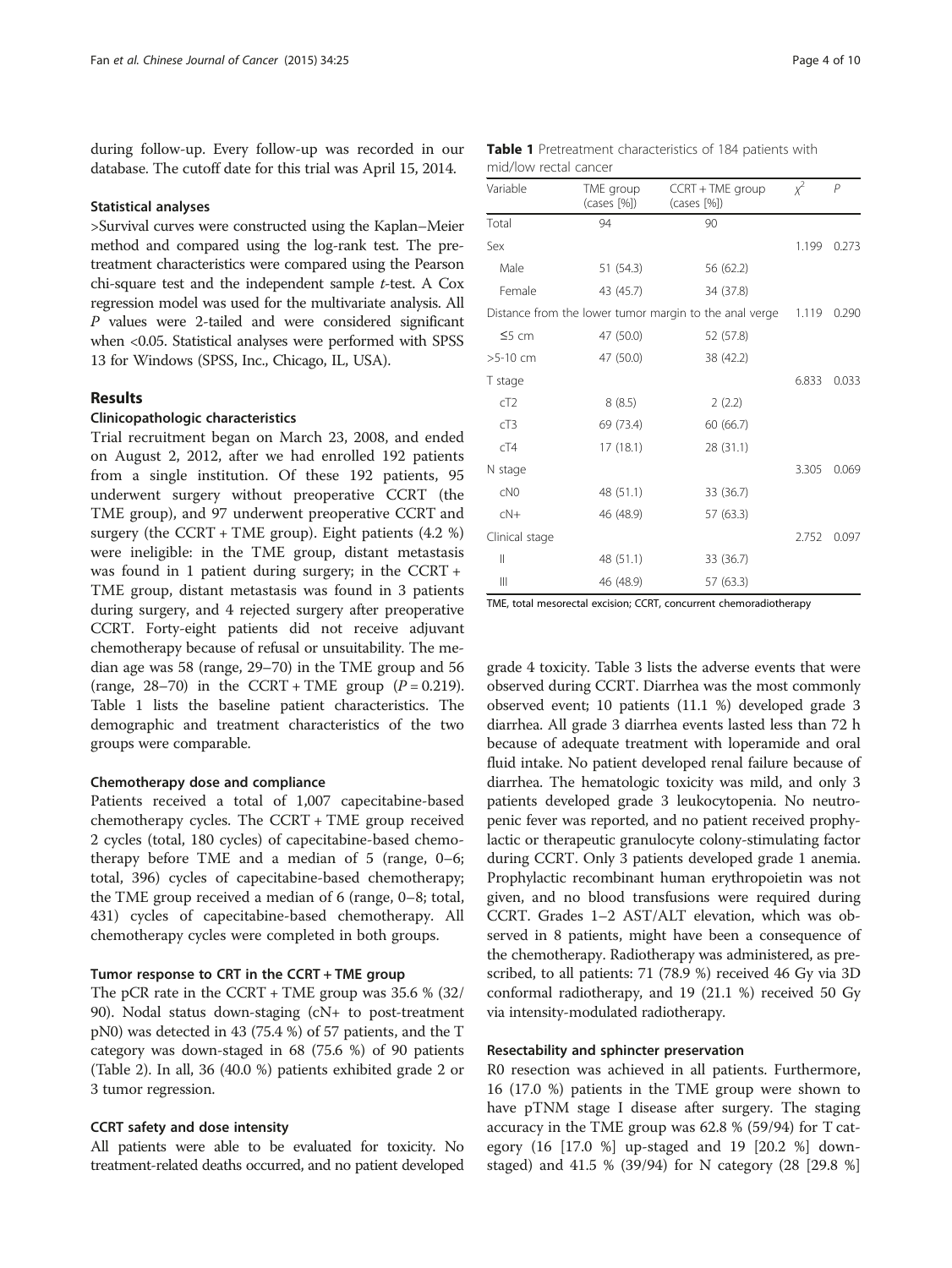| Baseline stage | ypT0 | yp <sub>T1</sub> | ypT2   | ypT3    | ypT4 | Total | Baseline stage           | ypN0                     | ypN1 | ypN2 | Tota                     |
|----------------|------|------------------|--------|---------|------|-------|--------------------------|--------------------------|------|------|--------------------------|
|                |      |                  | $\cup$ | $\circ$ | 0    |       | $N-$                     |                          |      |      | 33                       |
| T <sub>3</sub> | 25   |                  | 15     | 18      |      | 60    | $N+$                     | 43                       |      |      | 57                       |
| T <sub>4</sub> |      |                  | - 5    | 12      | 3.   | 28    | $\overline{\phantom{a}}$ | $\overline{\phantom{a}}$ |      |      | $\overline{\phantom{a}}$ |
| Total          | 34   |                  | 20     | 30      | 4    | 90    | Total                    | 70                       | 18   |      | 90                       |

<span id="page-4-0"></span>Table 2 Pathologic stage of the 90 patients in the CCRT + TME group (cases)

yp, pathologic stage after CCRT

up-staged and 27 [28.7 %] down-staged). The overall functional sphincter preservation rate was 70.7 % (130/ 184). The functional sphincter preservation rates were 71.3 % (67/94) in the TME group and 70 % (63/90) in the CCRT + TME group ( $P = 0.849$ ). The proportions of patients with tumors within 5 cm from the anal verge were similar in the CCRT + TME and TME groups  $(57.8 %$  vs. 50.0 %,  $P = 0.290$ ).

## Surgical complications

Table [4](#page-5-0) lists the surgical parameters and complications. No postoperative deaths occurred in either group. The rates of anastomotic leakage were 8.5 % in the TME group and 2.2 % in the CCRT + TME group  $(P = 0.101)$ . The rates of genitourinary symptoms, obstruction, colostomy, and wound infections were also similar in both groups.

Table 3 Adverse events during CCRT for the 90 patients in the CCRT + TME group (cases)

| Adverse event                    | NCI-CTC grade |    |                |    |   |  |
|----------------------------------|---------------|----|----------------|----|---|--|
|                                  | 0             | 1  | $\overline{2}$ | 3  | 4 |  |
| Hematologic toxicity             |               |    |                |    |   |  |
| Anemia                           | 87            | 3  | $\Omega$       | 0  | 0 |  |
| Thrombocytopenia                 | 84            | 5  | 1              | 0  | 0 |  |
| Leukocytopenia                   | 74            | 5  | 8              | 3  | 0 |  |
| Non-hematologic toxicity         |               |    |                |    |   |  |
| Diarrhea                         | 50            | 16 | 14             | 10 | 0 |  |
| Nausea/vomiting                  | 62            | 18 | 10             | 0  | 0 |  |
| Stomatitis                       | 80            | 10 | $\Omega$       | 0  | 0 |  |
| Abdominal pain                   | 78            | 8  | $\overline{4}$ | 0  | 0 |  |
| Proctitis                        | 58            | 16 | 16             | 0  | 0 |  |
| Metabolic/laboratory abnormality |               |    |                |    |   |  |
| <b>AST/ALT</b> elevation         | 82            | 6  | $\mathfrak{D}$ | 0  | 0 |  |
| Bilirubin elevation              | 86            | 3  | 1              | 0  | 0 |  |
| Creatinine elevation             | 89            | 1  | $\Omega$       | 0  | 0 |  |
| Radiation-related toxicity       |               |    |                |    |   |  |
| Hand-foot skin reaction          | 73            | 13 | 4              | 0  | 0 |  |
| Dermatitis                       | 66            | 16 | 8              | 0  | 0 |  |

AST, aspirate aminotransferase; ALT, alanine aminotransferase; NCI-CTC, National Cancer Institute Common Toxicity Criteria

# Tumor control and survival

At the time of the analysis (April 2014), the median follow-up period was 38 (range, 4–68) months for all patients, 43 (range, 4–67) months for the  $CCRT + TME$ group, and 43.5 (range, 6–68) months for the TME group  $(P = 0.825)$ . The 3-year DFS and OS rates were 86.3 % and 91.5 %, respectively, in the whole cohort. No significant differences in DFS and OS were found between the two groups (Table [5\)](#page-5-0). Fig. [1](#page-6-0) depicts the survival curves of patients in the TME and CCRT + TME groups. In the TME group, 2 patients developed local recurrence, 10 developed distant metastasis, and 2 developed both local recurrence and distant metastasis; in the CCRT + TME group, 1 patient developed local recurrence, 6 developed distant metastasis, and 3 developed both local recurrence and distant metastasis (Fig. [2,](#page-6-0) Table [5](#page-5-0)).

# Discussion

This trial failed to show differences in DFS, OS, and local recurrence between the TME and CCRT + TME groups. The cumulative incidences of local recurrence were only 4.3 % in the TME group and 4.4 % in the CCRT + TME group. The 3-year DFS rates were 85.7 % in the TME group and 87.9 % in the CCRT + TME group ( $P = 0.766$ ); the 3-year OS rates were 90.7 % and 92.3 % ( $P = 0.855$ ), respectively. The sphincter preservation rates in our study (70.7 %) were similar to those reported in previous phase III studies (60 %–75 %) [\[21, 22](#page-8-0)]. Moreover, we detected nodal status and T category downstaging in 75.4 % and 75.6 % of patients, respectively. Several possible reasons might explain the similar results obtained in both groups.

Incorrect preoperative staging may affect treatment decision, even leading to overtreatment. In our study, most patients (83.2 %) underwent abdominopelvic CT for staging. The staging accuracy in the TME group was 62.8 % for T stage (17.0 % up-staged and 20.2% downstaged) and 41.5 % for N stage (29.8 % up-staged and 28.7 % down-staged). Sixteen (17.0%) patients in the TME group were proven to have pTNM stage I disease after surgery. We believe that the CCRT + TME group would contain a similar percentage of patients with pTNM stage I disease and that these patients would not benefit from preoperative CCRT. Therefore, preoperative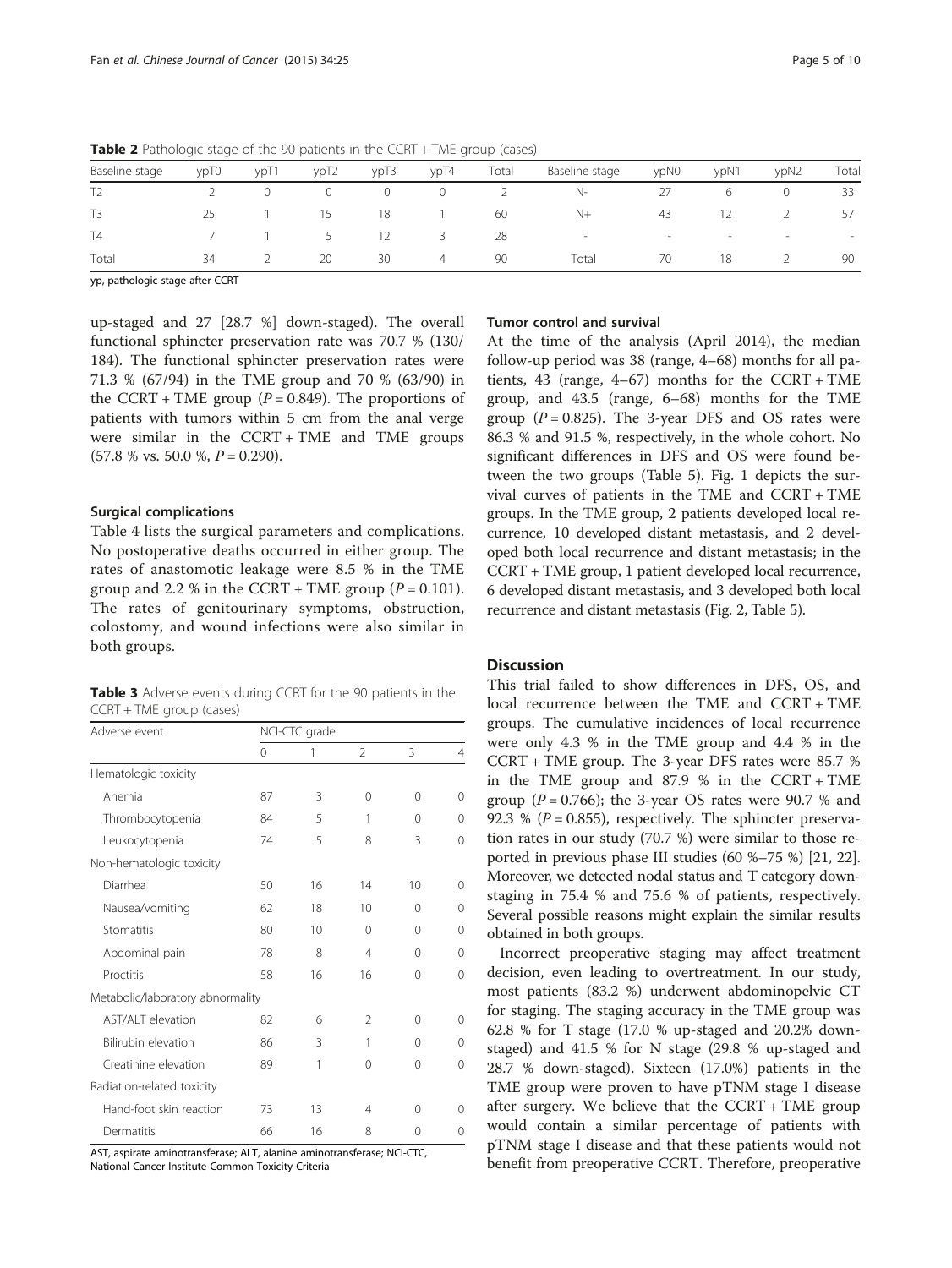| Variable                                        | TME group      | CCRT + TME group | $\chi^2$ | $\overline{P}$ |
|-------------------------------------------------|----------------|------------------|----------|----------------|
| Total (cases)                                   | 94             | 90               |          |                |
| Sphincter preservation (cases [%])              |                |                  | 0.036    | 0.849          |
| Yes                                             | 67 (71.3)      | 63 (70.0)        |          |                |
| <b>No</b>                                       | 27(28.7)       | 27 (30.0)        |          |                |
| Time of surgery (hours)                         |                |                  | $-1.106$ | 0.269          |
| Median                                          | $\overline{3}$ | 3                |          |                |
| Range                                           | $2 - 6$        | $2 - 10$         |          |                |
| Blood loss during surgery (mL)                  |                |                  | $-0.387$ | 0.698          |
| Median                                          | 100            | 100              |          |                |
| Range                                           | 20-1,000       | 50-1,000         |          |                |
| Hospital stay (days)                            |                |                  | $-0.540$ | 0.589          |
| Median                                          | 9              | 9                |          |                |
| Range                                           | $6 - 33$       | 6-98             |          |                |
| Complications (cases [%])                       |                |                  |          |                |
| Urinary symptoms                                | $\mathbb O$    | 2(2.2)           |          | 0.238          |
| Anastomotic leakage                             | 8(8.5)         | 2(2.2)           |          | 0.101          |
| Obstruction                                     | 1(1.1)         | 1(1.1)           |          | 1.000          |
| Temporary colostomy                             | $\mathbb O$    | 3(3.3)           |          | 0.115          |
| Wound infection                                 | 4(4.3)         | 4(4.4)           |          | 1.000          |
| Tumor regression grade <sup>a</sup> (cases [%]) |                |                  |          |                |
| $\overline{4}$                                  | $\sf NA$       | 34 (37.8)        |          |                |
| 3                                               | <b>NA</b>      | 23 (25.6)        |          |                |
| $\overline{2}$                                  | <b>NA</b>      | 13 (14.4)        |          |                |
| 1                                               | NA             | 20 (22.2)        |          |                |
| pTNM stage (cases [%])                          |                |                  | 3.202    | 0.202          |
| T1-2N0M0                                        | 16 (17.0)      | 17 (18.9)        |          |                |
| T3-4N0M0                                        | 39 (41.5)      | 21(23.3)         |          |                |
| T1-4 N1-2 M0                                    | 39 (41.5)      | 20 (22.2)        |          |                |
| pCR (cases [%])                                 | <b>NA</b>      | 32 (35.6)        |          |                |

<span id="page-5-0"></span>Table 4 Surgical parameters and tumor regression after treatment in the TME and CCRT + TME groups

pCR, pathologic complete response (ypT0N0); NA, not applicable. Other abbreviations as in Table [1](#page-3-0). <sup>a</sup>The Dworak regression grading system was used for tumor regression grading

staging accuracy is considered to be among the factors that lead to similarities between the groups.

Currently, new techniques such as MRI or positron emission tomography (PET) are used to improve the accuracy of lymph node staging [\[23, 24](#page-8-0)]. High-resolution MRI can more accurately and reproducibly predict the

Table 5 Tumor control and survival of the patients in the TME and CCRT + TME groups

| Group        | 3-year rate (%) |       | Local                     | Distant                   |  |
|--------------|-----------------|-------|---------------------------|---------------------------|--|
|              | <b>DES</b>      | OS    | recurrence<br>(cases [%]) | metastasis<br>(cases [%]) |  |
| <b>TME</b>   | 85.7            | 90.7  | 4(4.3)                    | 12 (12.8)                 |  |
| $CCRT + TMF$ | 87.9            | 92.3  | 4(4.4)                    | 9(10.0)                   |  |
|              | 0.766           | 0.855 | 0.776                     | 0.834                     |  |

tumor stages of rectal cancer [\[25\]](#page-8-0). Fluorodeoxyglucose (FDG) PET/CT appears to be less accurate than MRI for lymph node staging which is due to its inability to detect lymph node micrometastases (<5 mm) and the "blooming effect" of primary hot lesions that overshadow the nearest lymph nodes [\[26\]](#page-8-0). Nevertheless, several studies have reported a higher specificity of FDG PET/CT compared with MRI (83 %–85 % vs. 67 %) in terms of nodal staging, suggesting that in cases of rectal cancer, a glucose-avid lymph node is most likely positive [[27](#page-8-0), [28](#page-8-0)]. Based on these findings, PET/CT provides additional benefits for the discrimination of metastatic lymph nodes in patients with rectal cancer. Additionally, combined MRI and PET (fusion imaging) will be expected to increase the accuracy of nodal staging predictions.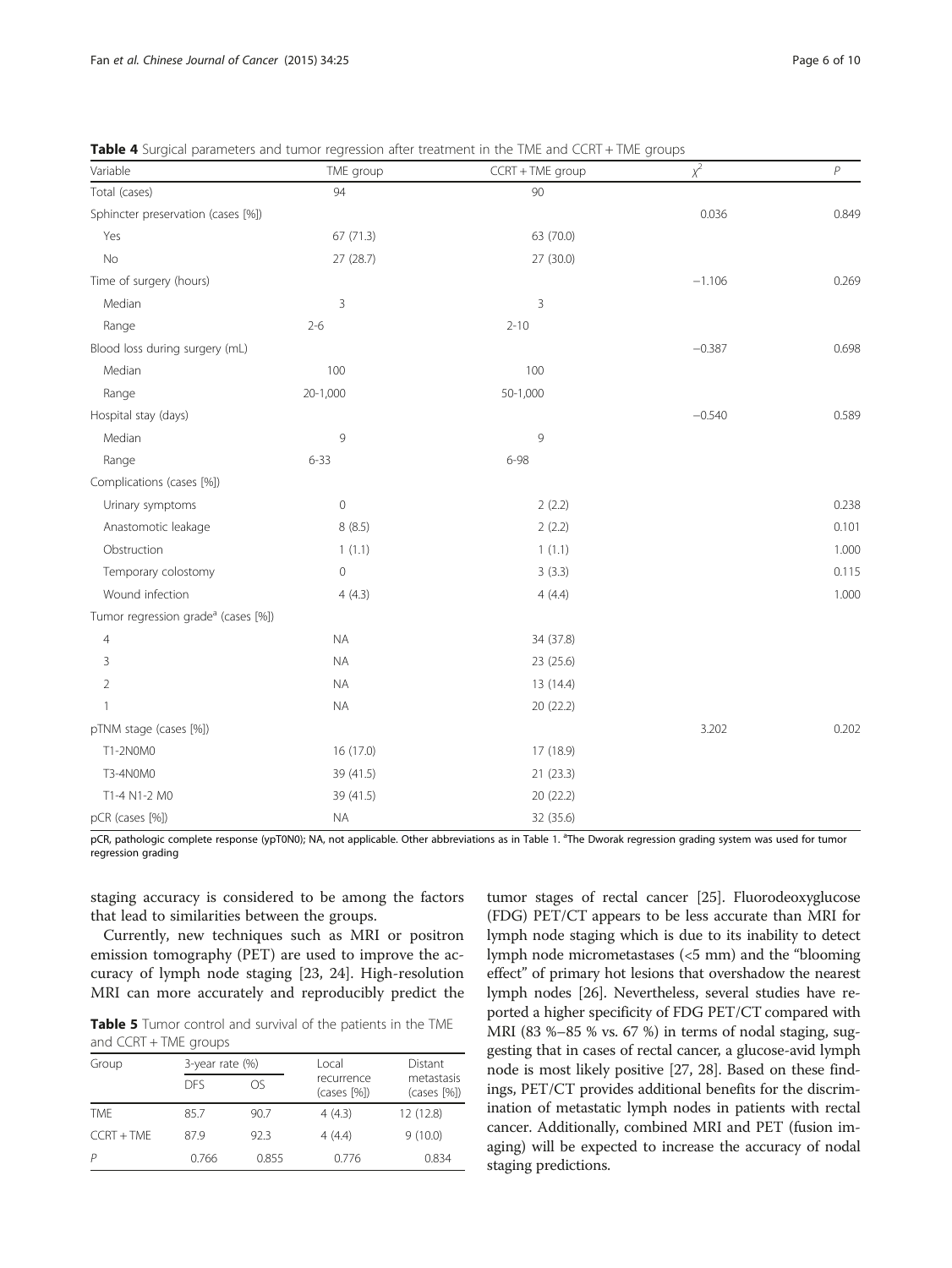<span id="page-6-0"></span>

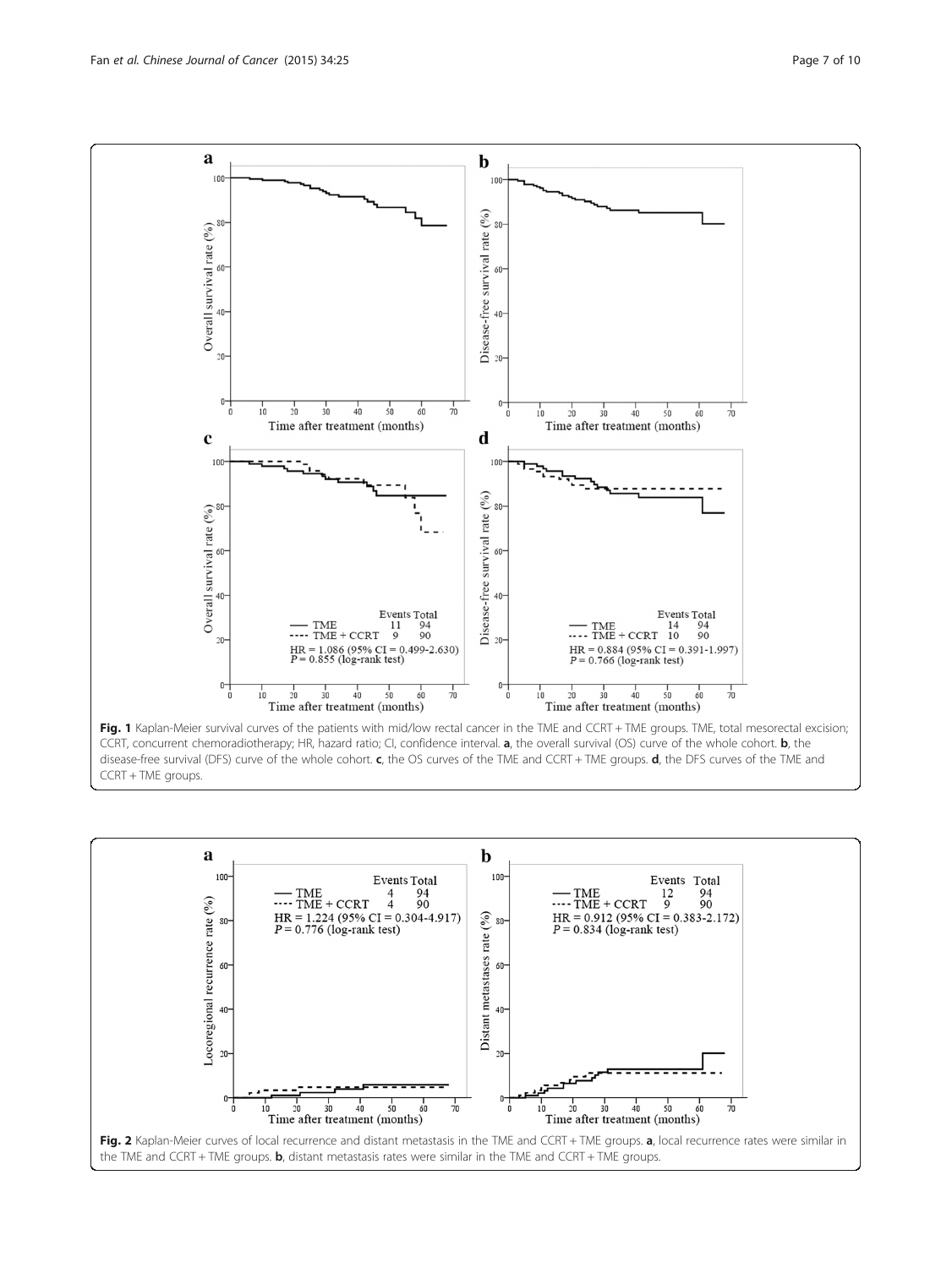Another possible reason for the similarities between the two groups in our study might be the BMI of these Chinese patients. TME is a difficult surgery, and the quality of the surgery may be influenced by several factors such as a narrow pelvic diameter on MRI and pathologic BMI (either above or below the normal range). A high BMI has been associated with technical difficulty in the surgical procedure and increased perioperative complications, which may result in an increased risk of local recurrence in patients with rectal cancer [[17, 18\]](#page-8-0). Chinese patients might therefore benefit from a lower BMI as compared with patients from Western countries. In our study, all patients had R0 resection compared with 96.8 % of European and Canadian patients [\[29\]](#page-8-0). Consequently, neoadjuvant CRT may not be as vital for some Chinese patients. Furthermore, the small sample sizes and the relatively short follow-up periods of previous trials might have limited the ability to detect moderate but clinically important differences.

The most likely explanation for the similarities between the two groups in our study is that oxaliplatin may not be a clinically effective radiation sensitizer. Based on its successful use in colorectal cancer, oxaliplatin was used in combination with radiation, and existing preclinical data demonstrated the synergistic effects of oxaliplatin and radiation [[30](#page-8-0)–[32\]](#page-8-0). Furthermore, early clinical trials reported promising activity when oxaliplatin was added to 5-FUbased CRT in patients with stages II–III rectal cancer [[11](#page-8-0), [12, 19](#page-8-0), [33](#page-8-0)]. However, data from phase III trials suggest that oxaliplatin induces toxicity without conferring a clinical benefit and therefore should not be included in standard preoperative CRT [[22, 34\]](#page-8-0). Intriguingly, the pCR rate of the CCRT + TME group in our study was higher than the rates reported by several phase III clinical trials that combined radiation and the XELOX regimen (35.6 % vs. 16 %–21 %) [[35](#page-9-0)]. We also found that only 9 (10.0 %) patients in the CCRT + TME group developed distant metastasis compared with 12 (12.8 %) in the TME group. The pCR rate in our study (35.6 %) was also much higher than those in phase II studies that used capecitabine and radiotherapy as neoadjuvant treatments for locally advanced rectal cancer, in which the reported pCR rates only ranged from 7 % to 24 % [\[36\]](#page-9-0). The modified XELOX regimen used in our trial apparently led to a higher pCR rate compared with regimens that included weekly oxaliplatin.

Our trial suggests that CRT with capecitabine and oxaliplatin is well tolerated in patients with locally advanced rectal cancer. No postoperative deaths occurred in either group. The rates of urinary symptoms, obstruction, colostomy, and wound infections were similar between the groups, as were the duration of surgery, blood loss during surgery, and the duration of hospital stay. The potential adverse effects of various radiotherapy and chemotherapy combinations are currently being investigated in patients

with locally advanced rectal cancer. In other countries, phase III clinical trials of neoadjuvant 5-FU and oxaliplatin combined with radiation for patients with rectal cancer have shown that the most frequently reported toxicity was grade 3/4 diarrhea, with incidence ranging from 12 % to 15 % [[23](#page-8-0), [35\]](#page-9-0). This is in accordance with the results of our study, where grade 3 diarrhea was the main toxicity, and we observed no increase in postoperative morbidity. Hematologic toxicity was mild. Therefore, the addition of oxaliplatin to a preoperative capecitabine-based radiotherapy regimen is safe and does not require dose reductions of the treatment components.

Interestingly, recent studies have shown that for selected patients with clinical stage II/III rectal cancer, neoadjuvant chemotherapy without radiotherapy might also be effective [[37](#page-9-0), [38](#page-9-0)]. However, it shall be noted that selective treatment strategies for these patients significantly rely on the ability of the imaging techniques to allow for an accurate identification of the stage of rectal tumors and the highrisk features at baseline. Additionally, the actual applicability of these results [[37, 38\]](#page-9-0) is limited by the sample size, the exclusion of most patients with "ugly tumors" (T4 tumors with overgrowth to the prostate, seminal vesicles, base of urinary bladder, pelvic side walls or floor, and sacrum; positive lateral lymph nodes; and positive circumferential resection margin [CRM]) [\[39](#page-9-0)], the lack of a control group treated with preoperative radiotherapy, established risk-adapted criteria for patient selection, and sufficient long-term follow-up.

Several limitations of the present study should be mentioned. We have presented only an interim analysis of the trial. The current sample size did not meet the designated requirements, and longer follow-up is ongoing to determine the definite role of the CCRT + TME strategy on local control and survival. In addition, the staging accuracy in the TME group was only 62.8 % for T stage and 41.5 % for N stage. New techniques such as MRI, ERUS, and even PET/CT are needed to improve the staging accuracy. Therefore, our results should be interpreted with caution.

# Conclusions

Preliminary results of the trial failed to show differences in DFS, OS, and sphincter preservation rates between the TME and CCRT + TME groups in Chinese patients. TME without preoperative CCRT may be adequate in treating the Chinese patients with stages II and III mid/low rectal adenocarcinoma, although longer follow-up and further research is needed to verify this finding. Adding oxaliplatin to fluorouracil-based preoperative chemoradiotherapy significantly increases short-term efficacy and can be safely combined with capecitabine plus radiotherapy in Chinese patients with rectal cancer. The long-term benefits are still under observation.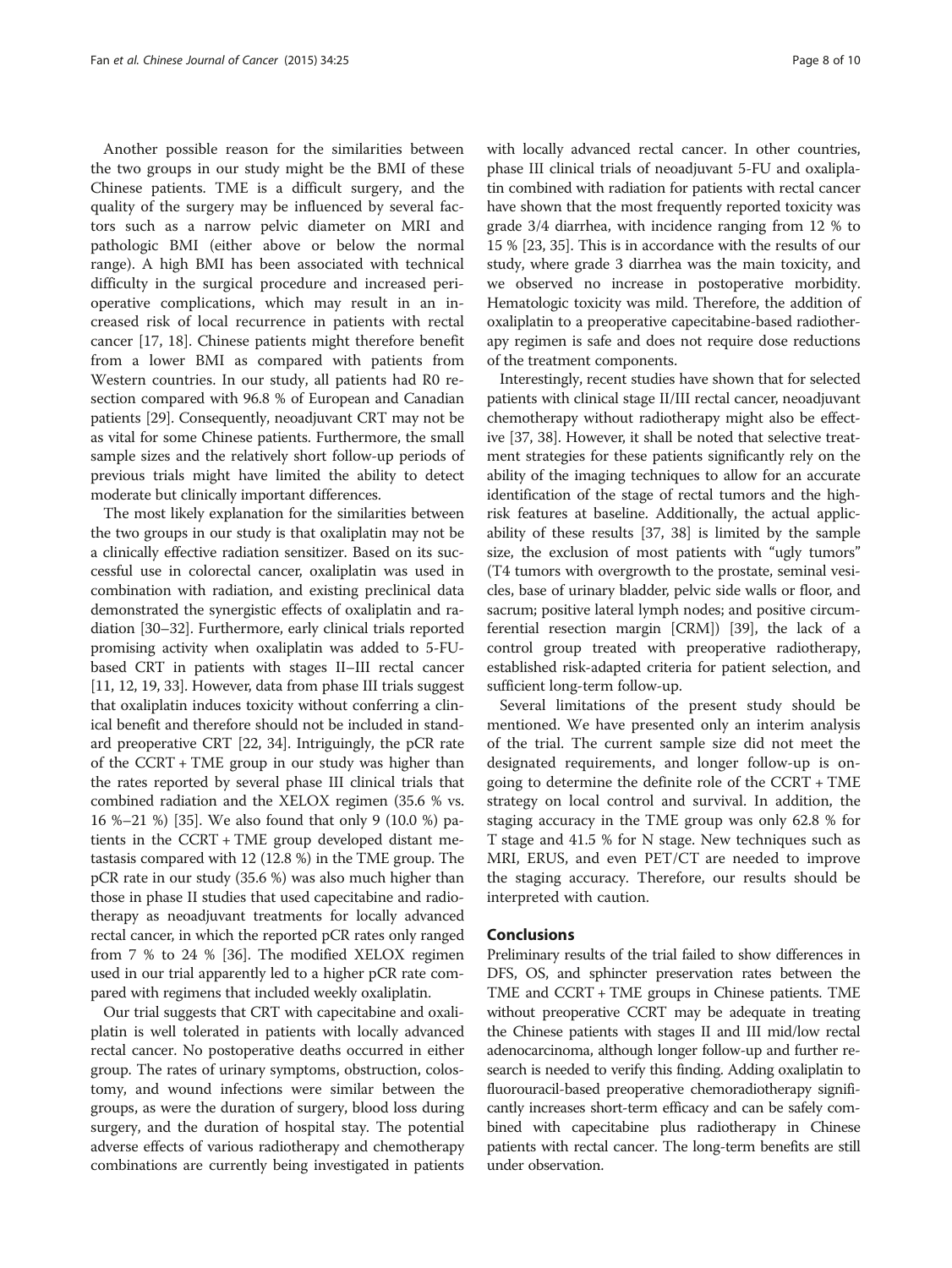#### <span id="page-8-0"></span>Competing interests

The authors have declared no conflicts of interest.

#### Author's contribution

Conception and design: Zhi-Zhong Pan, Li-Ren Li, Zhen-Hai Lu, De-Sen Wan Financial support: De-Sen Wan

Administrative support: De-Sen Wan

Provision of study materials or patients: Wen-Hua Fan, Fu-Long Wang,

Zhi-Zhong Pan, Li-Ren Li, Yuan-Hong Gao, Gong Chen, Xiao-Jun Wu,

Pei-Rong Ding, Zhi-Fan Zeng, Zhen-Hai Lu, De-Sen Wan

Collection and assembly of data: Wen-Hua Fan, Fu-Long Wang

Data analysis and interpretation: Wen-Hua Fan, Fu-Long Wang, Zhen-Hai Lu, Li-Ren Li

Manuscript writing: Wen-Hua Fan, Fu-Long Wang

#### Acknowledgements

This study was supported by the 5010 Funding (clinical trial information: ChiCTR-TRC-08000122) from Sun Yat-sen University. We thank companies of Sanofiand Roche for providing oxaliplatin and capecitabine, respectively.

#### Author details

<sup>1</sup>State Key Laboratory of Oncology in South China; Collaborative Innovation Center for Cancer Medicine, Sun Yat-sen University Cancer Center, Guangzhou, Guangdong 510060, P. R. China. <sup>2</sup>Department of Colorectal Surgery, Sun Yat-sen University Cancer Center, Guangzhou, Guangdong 510060, P. R. China. <sup>3</sup>Department of Radiation Oncology, Sun Yat-sen University Cancer Center, Guangzhou, Guangdong 510060, P. R. China.

# Received: 13 November 2014 Accepted: 2 April 2015

#### References

- 1. Chen WQ, Zheng RS, Zhang SW, Zeng HM, Zou XN. The incidences and mortalities of major cancers in China, 2010. Chin J Cancer. 2014;33:402–5.
- 2. Siegel R, Ma J, Zou Z, Jemal A. Cancer statistics, 2014. CA Cancer J Clin. 2014;64:9–29.
- 3. Heald RJ, Husband EM, Ryall RD. The mesorectum in rectal cancer surgery–the clue to pelvic recurrence? Br J Surg. 1982;69:613–6.
- 4. Heald RJ, Ryall RD. Recurrence and survival after total mesorectal excision for rectal cancer. Lancet. 1986;1:1479–82.
- 5. MacFarlane JK, Ryall RD, Heald RJ. Mesorectal excision for rectal cancer. Lancet. 1993;341:457–60.
- 6. Sauer R, Becker H, Hohenberger W, Rodel C, Wittekind C, Fietkau R, et al. Preoperative versus postoperative chemoradiotherapy for rectal cancer. N Engl J Med. 2004;351:1731–40.
- 7. Sebag-Montefiore D, Stephens RJ, Steele R, Monson J, Grieve R, Khanna S, et al. Preoperative radiotherapy versus selective postoperative chemoradiotherapy in patients with rectal cancer (MRC CR07 and NCIC-CTG C016): a multicentre, randomised trial. Lancet. 2009;373:811–20.
- 8. Roh MS, Colangelo LH, O'Connell MJ, Yothers G, Deutsch M, Allegra CJ, et al. Preoperative multimodality therapy improves disease-free survival in patients with carcinoma of the rectum: NSABP R-03. J Clin Oncol. 2009;27:5124–30.
- 9. Peeters KC, Marijnen CA, Nagtegaal ID, Kranenbarg EK, Putter H, Wiggers T, et al. The TME trial after a median follow-up of 6 years: increased local control but no survival benefit in irradiated patients with resectable rectal carcinoma. Ann Surg. 2007;246:693–701.
- 10. de Gramont A, Figer A, Seymour M, Homerin M, Hmissi A, Cassidy J, et al. Leucovorin and fluorouracil with or without oxaliplatin as first-line treatment in advanced colorectal cancer. J Clin Oncol. 2000;18:2938–47.
- 11. Fakih MG, Bullarddunn K, Yang GY, Pendyala L, Toth K, Andrews C, et al. Phase II study of weekly intravenous oxaliplatin combined with oral daily capecitabine and radiotherapy with biologic correlates in neoadjuvant treatment of rectal adenocarcinoma. Int J Radiat Oncol Biol Phys. 2008;72:650–7.
- 12. Carraro S, Roca EL, Cartelli C, Rafailovici L, Castillo Odena S, Wasserman E, et al. Radiochemotherapy with short daily infusion of low-dose oxaliplatin, leucovorin, and 5-FU in T3-T4 unresectable rectal cancer: a phase II IATTGI study. Int J Radiat Oncol Biol Phys. 2002;54:397–402.
- 13. An X, Lin X, Wang FH, Goodman K, Cai PQ, Kong LH, et al. Short term results of neoadjuvant chemoradiotherapy with fluoropyrimidine alone or in

combination with oxaliplatin in locally advanced rectal cancer: a meta analysis. Eur J Cancer. 2013;49:843–51.

- 14. Bruheim K, Svartberg J, Carlsen E, Dueland S, Haug E, Skovlund E, et al. Radiotherapy for rectal cancer is associated with reduced serum testosterone and increased FSH and LH. Int J Radiat Oncol Biol Phys. 2008;70:722–7.
- 15. Bruheim K, Tveit KM, Skovlund E, Balteskard L, Carlsen E, Fossa SD, et al. Sexual function in females after radiotherapy for rectal cancer. Acta Oncol. 2010;49:826–32.
- 16. Peeters KC, van de Velde CJ, Leer JW, Martijn H, Junggeburt JM, Kranenbarg EK, et al. Late side effects of short-course preoperative radiotherapy combined with total mesorectal excision for rectal cancer: increased bowel dysfunction in irradiated patients–a Dutch colorectal cancer group study. J Clin Oncol. 2005;23:6199–206.
- 17. Meyerhardt JA, Tepper JE, Niedzwiecki D, Hollis DR, McCollum AD, Brady D, et al. Impact of body mass index on outcomes and treatment-related toxicity in patients with stage II and III rectal cancer: findings from Intergroup Trial 0114. J Clin Oncol. 2004;22:648–57.
- 18. You JF, Tang R, Changchien CR, Chen JS, You YT, Chiang JM, et al. Effect of body mass index on the outcome of patients with rectal cancer receiving curative anterior resection: disparity between the upper and lower rectum. Ann Surg. 2009;249:783–7.
- 19. Dworak O, Keilholz L, Hoffmann A. Pathological features of rectal cancer after preoperative radiochemotherapy. Int J Colorectal Dis. 1997;12:19–23.
- 20. Aschele C, Friso ML, Pucciarelli S, Lonardi S, Sartor L, Fabris G, et al. A phase I-II study of weekly oxaliplatin, 5-fluorouracil continuous infusion and preoperative radiotherapy in locally advanced rectal cancer. Ann Oncol. 2005;16:1140–6.
- 21. Rodel C, Liersch T, Becker H, Fietkau R, Hohenberger W, Hothorn T, et al. Preoperative chemoradiotherapy and postoperative chemotherapy with fluorouracil and oxaliplatin versus fluorouracil alone in locally advanced rectal cancer: initial results of the German CAO/ARO/AIO-04 randomised phase 3 trial. Lancet Oncol. 2012;13:679–87.
- 22. Gerard JP, Azria D, Gourgou-Bourgade S, Martel-Laffay I, Hennequin C, Etienne PL, et al. Comparison of two neoadjuvant chemoradiotherapy regimens for locally advanced rectal cancer: results of the phase III trial ACCORD 12/0405-Prodige 2. J Clin Oncol. 2010;28:1638–44.
- 23. Brown G, Richards CJ, Bourne MW, Newcombe RG, Radcliffe AG, Dallimore NS, et al. Morphologic predictors of lymph node status in rectal cancer with use of high-spatial-resolution MR imaging with histopathologic comparison. Radiology. 2003;227:371–7.
- 24. Koh DM, George C, Temple L, Collins DJ, Toomey P, Raja A, et al. Diagnostic accuracy of nodal enhancement pattern of rectal cancer at MRI enhanced with ultrasmall superparamagnetic iron oxide: findings in pathologically matched mesorectal lymph nodes. AJR Am J Roentgenol. 2010;194:W505–13.
- 25. Beets-Tan RG, Beets GL, Vliegen RF, Kessels AG, Van Boven H, De Bruine A, et al. Accuracy of magnetic resonance imaging in prediction of tumour-free resection margin in rectal cancer surgery. Lancet. 2001;357:497–504.
- 26. Farwell MD, Pryma DA, Mankoff DA. PET/CT imaging in cancer: current applications and future directions. Cancer. 2014;120:3433–45.
- 27. Cipe G, Ergul N, Hasbahceci M, Firat D, Bozkurt S, Memmi N, et al. Routine use of positron-emission tomography/computed tomography for staging of primary colorectal cancer: does it affect clinical management? World J Surg Oncol. 2013;11:49.
- 28. Kim DJ, Kim JH, Ryu YH, Jeon TJ, Yu JS, Chung JJ. Nodal staging of rectal cancer: high-resolution pelvic MRI versus (1)(8)F-FDGPET/CT. J Comput Assist Tomogr. 2011;35:531–4.
- 29. van Gijn W, Marijnen CA, Nagtegaal ID, Kranenbarg EM, Putter H, Wiggers T, et al. Preoperative radiotherapy combined with total mesorectal excision for resectable rectal cancer: 12-year follow-up of the multicentre, randomised controlled TME trial. Lancet Oncol. 2011;12:575–82.
- 30. Cividalli A, Ceciarelli F, Livdi E, Altavista P, Cruciani G, Marchetti P, et al. Radiosensitization by oxaliplatin in a mouse adenocarcinoma: influence of treatment schedule. Int J Radiat Oncol Biol Phys. 2002;52:1092–8.
- 31. Magne N, Fischel JL, Formento P, Etienne MC, Dubreuil A, Marcie S, et al. Oxaliplatin-5-fluorouracil and ionizing radiation. Importance of the sequence and influence of p53 status. Oncology. 2003;64:280–7.
- 32. Zhu AX, Willett CG. Chemotherapeutic and biologic agents as radiosensitizers in rectal cancer. Semin Radiat Oncol. 2003;13:454–68.
- 33. Cancer, Leukemia Group B, Ryan DP, Niedzwiecki D, Hollis D, Mediema BE, et al. Phase I/II study of preoperative oxaliplatin, fluorouracil, and external-beam radiation therapy in patients with locally advanced rectal cancer: Cancer and Leukemia Group B 89901. J Clin Oncol. 2006;24:2557–62.
- 34. Aschele C, Cionini L, Lonardi S, Pinto C, Cordio S, Rosati G, et al. Primary tumor response to preoperative chemoradiation with or without oxaliplatin